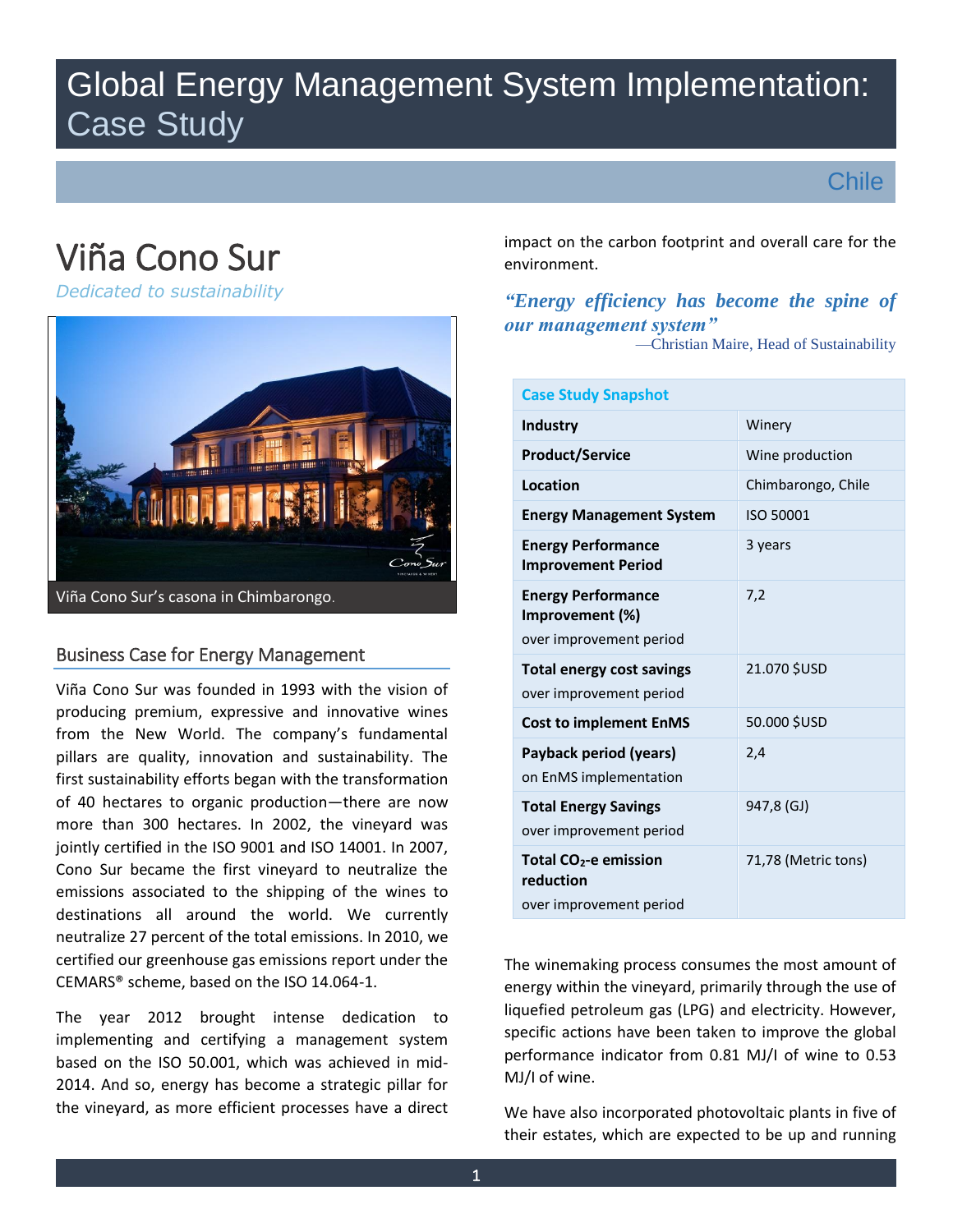by February 2018. This will allow us inject green energy into the irrigation system and significantly reducing the carbon footprint.

During 2017, Cono Sur's work in energy management was recognized by the Ministry of Energy, as well as the Chilean Agency for Energy Efficiency. The winery was awarded with the Gold Energy Efficiency Seal in the 2017 version.

# Business Benefits Achieved

One of the principle benefits from implementing an energy management system was having a detailed understanding of each process and knowing the specific consumption of each energy source. This allowed the vineyard to direct efforts towards significant consumption sources, while leaving aside those that were thought to have a more significant impact on energy performance. Hence projects such as lamp replacements were postponed and substituted with others, such as isolating the hot and cold water pipes.

The main improvements were implemented in the following processes: Irrigation (energy use), boilers (LGP consumption), coolers (electricity consumption), and fork-lifts (LPG consumption).

This last season's LPG consumption performance indicator for boilers improved by 22 percent compared to the base year. This resulted in a savings of 746,376 MJ, which corresponds to approximately 28,700 liters of LPG throughout the season.

Regarding the cooling equipment's electricity consumption, the last season showed a 9.3 percent improvement compared to the base year, which equals to 56,000 kWh decrease in energy use.

### EnMS Development and Implementation

Cono Sur's work in sustainability began in 2000 with organic vineyard management, and continues up until this day with an integrated management system. This system includes quality, environment, carbon footprint, occupational health and safety, and energy.

2000 Organic wine certification proyect Certification ISO 9001-ISO 14001 2002 2007 CarbonNeutral@delivery CEMARS® (ISO 14064-1) 2010 2011 Green Company of the Year Sustainability Code of wine 2013 industry 2014 OHSAS18001 - ISO 50001 Corporate sustainability award -2016 environment 2017 Gold Energy Efficiency Seal

#### **Organizational**:

An energy management system comes from the need to strengthen an existing integrated management system, as it allows for managing environmental and greenhouse gas aspects at the same time.

The energy management system was certified in June 2014, two years after its implementation, and is therefore a fully-developed system. The certification was renewed in 2017.

The organization has a sustainability committee (figure 1) that meets every two months with the objective of reviewing management system tasks and compliance levels. In addition, there is an energy management team consisting of members from the sustainability, enology and maintenance areas.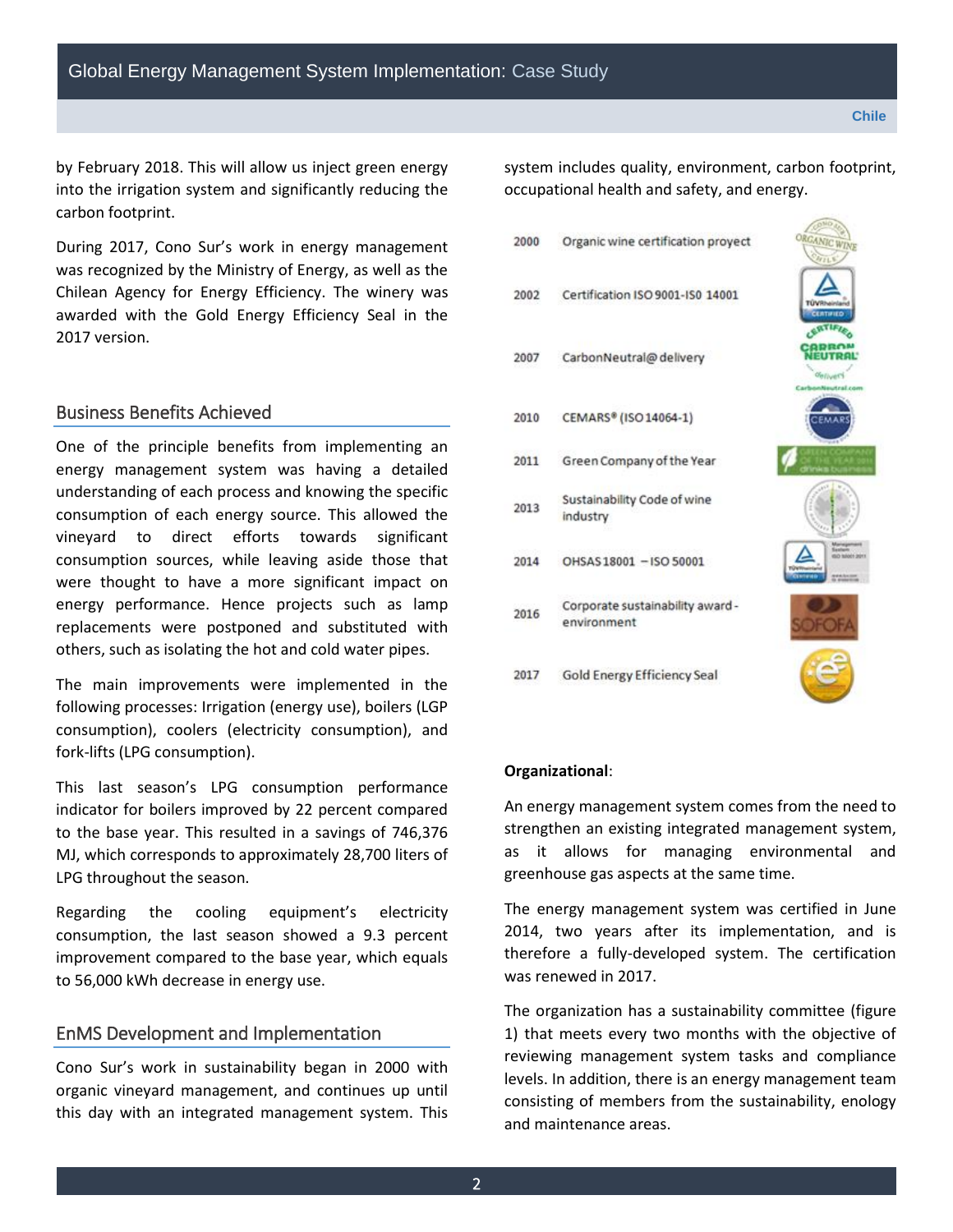#### **Chile**



**Figure 1**: Sustainability Committee.

#### **Energy review and planning**:

With the help of an external specialist, the vineyard began to implement the energy management system in mid-2012. It worked to identify energy uses among all grape production and winemaking processes within the Santa Elisa estate. The base year was defined in relation to the agricultural year, which is from June of one year to May of the following year. This enabled the vineyard to identify significant energy-consuming processes, and thus direct efforts toward implementing actions that would positively impact resource efficiency.

Significant energy uses were identified as LPG consumption, electricity and diesel within the boilers, cooling and pumping and agricultural machinery, respectively (figure 2). The main actions implemented: Separating the cold and hot water pipes within the wine cellar; replacing boilers and plate heat exchangers; replacing cooling equipment; modifying operations; implementing variable frequency drivers within the irrigation system; and replacing metal halide lamps for LED lamps.

The KPIs correspond primarily to the MJ/liter of wine in enology and the MJ/m3 of irrigation pumping.



**Figure 2**: Energy consumption in the last season.

Energy efficiency improvement projects have been financed through the vineyard's own resources. The only time they worked with external companies was for implementing the photovoltaic plants, under long-term contract agreements for purchasing green energy*.*

# "*Having a detailed understanding of our processes has allowed us to make better decisions."*

—Matías Ríos, Enology Director

#### **Cost benefit analysis:**

Just as previously stated an external consultant aided in the implementation process working with Viña Cono Sur for 18 months. This cost upwards of \$20,000 USD.

Some actions were cost-free, as they were associated with other services. For example, replacing the boilers was part of a negotiation with an LPG supplier. However, changing the plate heat exchangers and separating the pipes cost approximately \$50,000 USD, a project with an estimated payback of four years. Recently, variable frequency drivers were added to the irrigation system with an estimated 3.5-year return on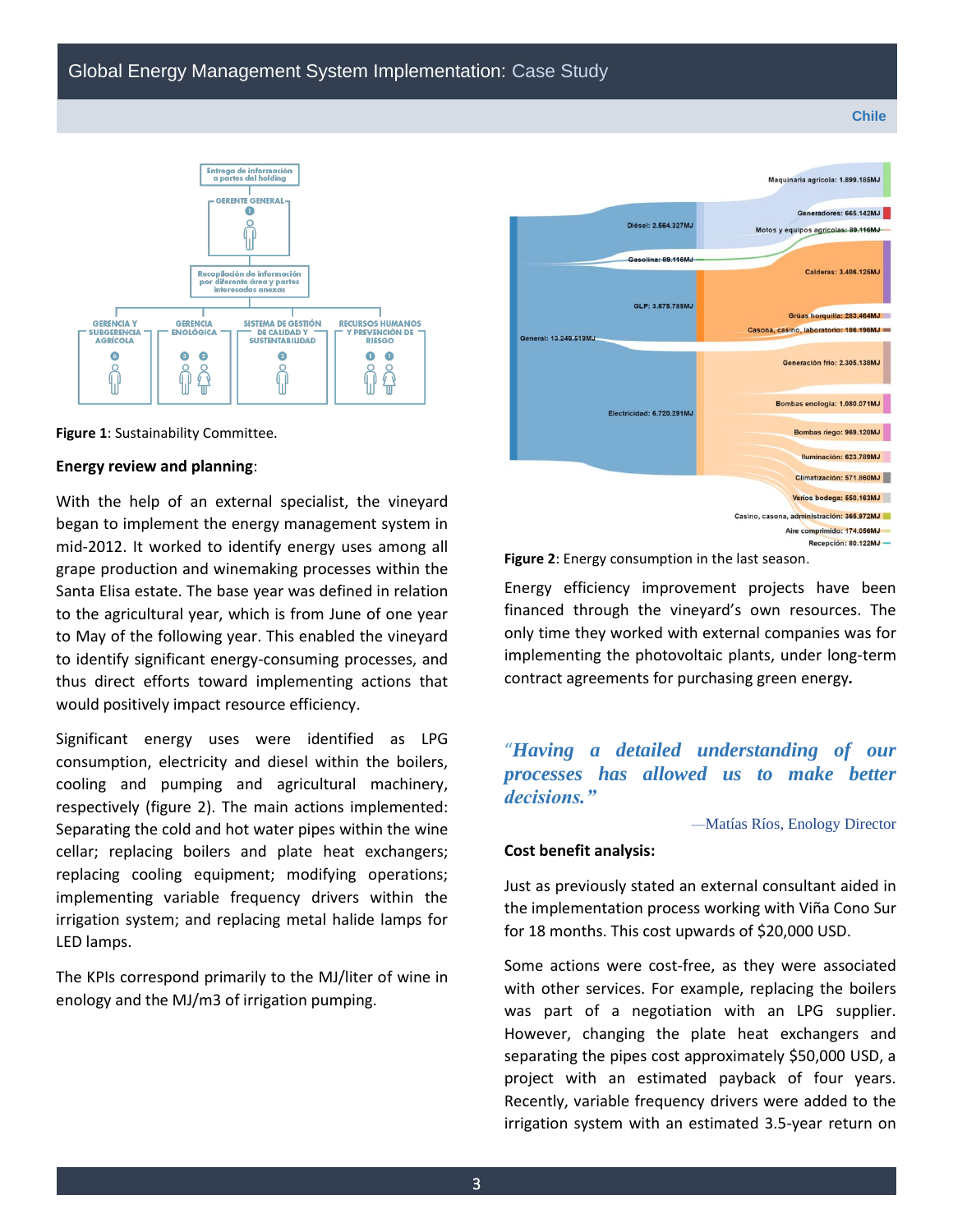investment. Other actions taken are expected to have a shorter period of return, such as the LED lamps, which are expected to pay for themselves in 2.5 years.

Other costs are associated with implementing energy consumption monitoring platforms within the vineyard's main processes. In addition, the certification's fee must be considered, which is renewed every three years.

The vineyard's area of sustainability was responsible for implementing the energy management system, which aims to maintain and improve the system while contemplating quality, the environment, occupational health and safety and their carbon footprint.

Personnel trainings include:

- $\mathbb{F}$  Energy efficiency within the wine industry.
- $\mathcal{F}$  Understanding and implementing the ISO 50.001.
- $\mathbb{F}$  The principles of energy efficiency.
- $\widetilde{z}$  Auditing the ISO 50001 management system.

#### **Approach to performance improvement:**

The following energy performance indicators were defined upon implementing the energy management system, which are primarily associated with grape production and winemaking processes:

- $\widetilde{z}$  Irrigation: kWh/m3 water-pump irrigation
- Boilers: MJ/liter of wine
- $\mathcal{F}$  Cooling: MJ/liter of wine

The indicators are constantly verified in order to determine process performances compared to the base year.

A remote monitoring system for irrigation was implemented to monitor energy and water flow. This information can be accessed online and displays each irrigation sector's performance (figure 3).



**Figure 3**: Irrigation energy platform.

Energy meters in the wine cellar read and collect data on a daily basis. A remote monitoring platform is currently being implemented within all equipment associated with significant energy consumption (figure 4).



**Figure 4**: Wine cellar energy platform.

#### **Approach used to validate results:**

Energy consumption data is stored daily and then periodically reported to the Sustainability Committee. A yearly energy review compares the performance of all critical processes to the base year. The performance indicators (KPIs) are the basis for determining efficiency improvements to be taken with each resource.

Each process's performance is continuously reviewed and validated via comparisons to the base year (figure 5).

**Chile**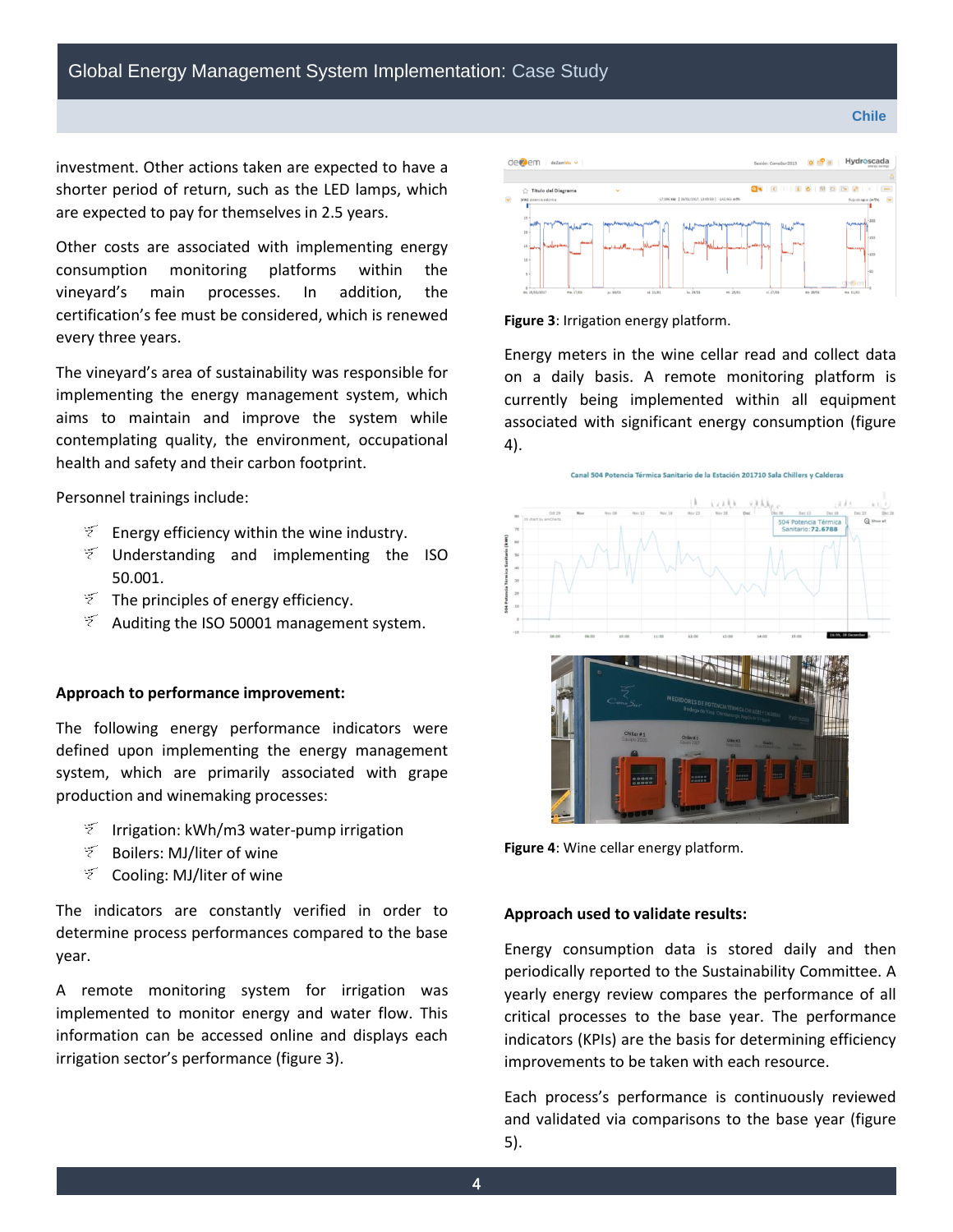



The organization also conducts periodic internal audits, evaluating the management system's performance. In addition, third-party audits ensure that the system is functioning correctly.

In 2017, Viña Cono Sur applied for the Energy Efficiency Seal, which is issued by the Ministry of Energy and the Chilean Energy Efficiency Agency, that awarded the leading companies that promote energy efficiency within Chile. Professional experts then verified the successful energy efficiency measures taken in the Santa Elisa estate's vineyards and wine cellar. As a result, the vineyard was given the most prestigious award in its category, crediting savings of 109,342 kWh/year (393.6 GJ/year) within the two flagship projects implemented between 2015 and 2017.

# **Steps taken to maintain operational control and sustain energy performance improvement:**

Work instructions that define the equipment's operative criterion have identified the coolers and boilers as the primary sources of significant energy use.

Operational criterions have also been defined within the winemaking process, standardizing and shortening a wine's cooling period.

An online temperature monitoring system is being implemented in order to identify variations in real time. Separating the hot and cold water lines helped in reducing the possibility of error.

Permanent training sessions both ensure that defined procedures are carried out, and stress the importance of caring for our resources

### **Development and use of professional expertise, training, and communications:**

In order to get started, an external consultant with expertise in energy helped the vineyard implement a management system. They also collaborated in training the teams that would implement energy efficiency and the ISO 50.001.

Throughout the entire implementation process of the energy management system, all personnel that could affect the organization's performance were trained in several areas, already mentioned above. Additionally, all personnel working within the wine cellar attend regular lectures on rational resource uses, principally in energy and water.

Training needs are identified annually in order to provide training programs led by internal or external sources.

The winery's auditing team has been trained in both energy efficiency and auditing the energy management systems. This team is responsible for carrying out energy management system audits.

#### **Tools & resources:**

It is important to mention that Viña Cono Sur's energy management system implementation was aided by the fact that they already had a certified quality and environmental management system.

Senior management assigned an internal team of professionals to implement the energy management system with the constant help of an external consultant. Thanks to the previously certified ISO 14001 management system, measurement equipment was already installed and provided data for collecting